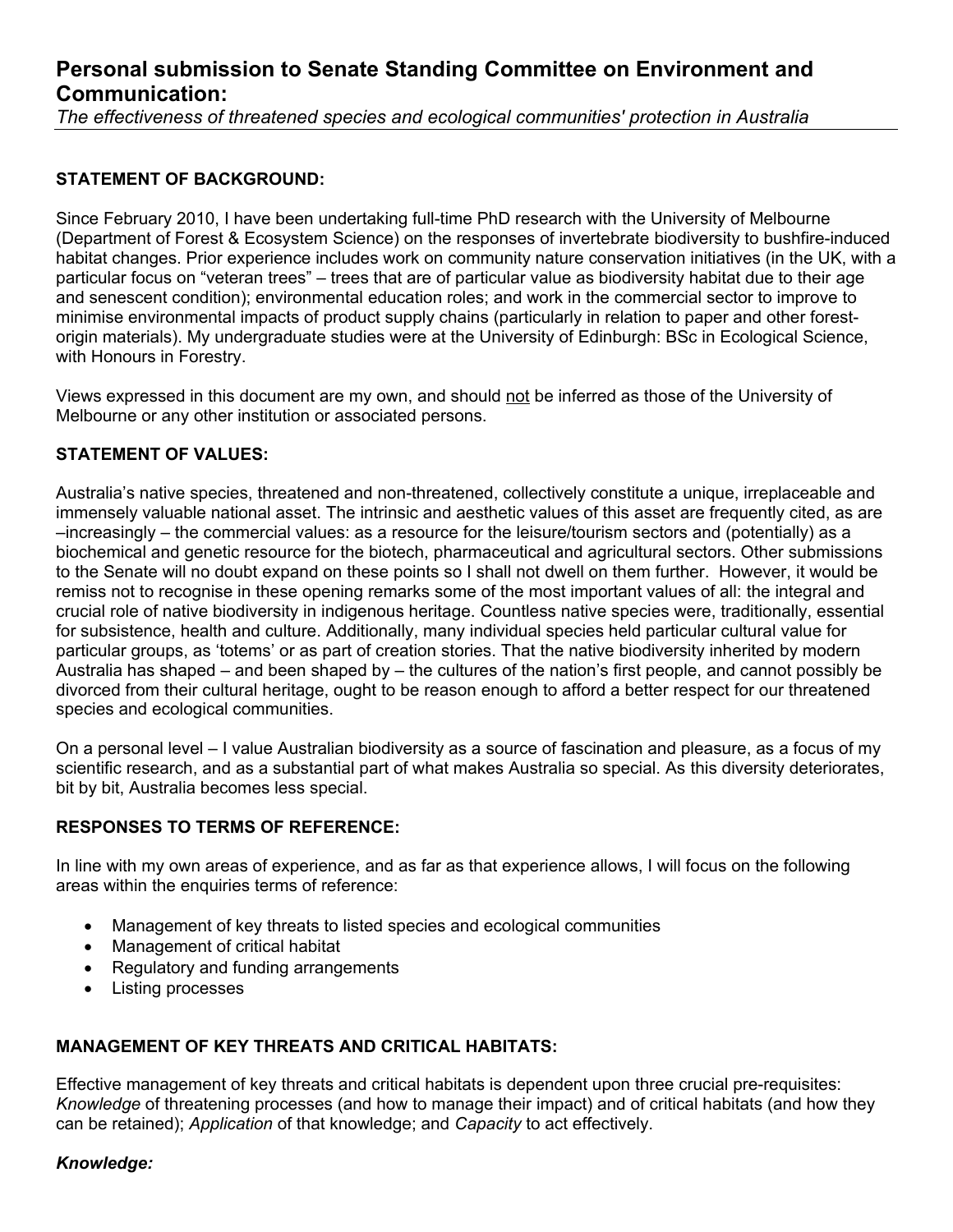Australia is endowed with a strong ecological research sector. However, there remain substantial gaps in our knowledge of threatening processes – gaps which, unless resolved, are likely to hinder effective management. For example, inappropriate fire regimes are recognised as a threat within the Commonwealth's *SPRAT* profiles for several listed species, and as a "threatening process" under Victoria's *Flora and Fauna Guarantee Act, 1988*. However, although a reasonable amount of research has been undertaken in relation to the fire ecology of Australian plant communities, much less peer-reviewed scientific knowledge is available on the relationships of *animal* species and assemblages with various (and varying) elements of the fire regime (Clarke 2008; MacHunter *et al.* 2009). Those hoping to identify what an "inappropriate" fire regime might be for threatened animal species, and how to manage it, are therefore attempting to do so in a data-deficient context. This unfortunate position is beginning to change, as several Australian institutions are now undertaking high-quality research programmes addressing aspects of faunal responses to fire. However, the task is substantial, and not all research being undertaken is necessarily focussed on listed species. Indeed, there is a case to be made for focussing at least some of the research effort onto non-threatened species, given that they also play important roles in ecosystems, and given that early intervention may prevent currently non-threatened species *becoming* threatened.

With regards knowledge on critical habitats for threatened species, information on habitat requirements for the more well studied species is available thanks to many years of effort by ecologists and natural historians. However, there are is substantial uncertainty about how these habitat requirements can continue to be met in an era of environmental change. Attempts to consider how climatic changes may impact biodiversity have begun (Williams *et al.* 2009), but are in their infancy. Other changes, such as the substantial increases in planned fire that are now being implemented in some jurisdictions, may also have implications that we cannot yet fully anticipate for critical habitat. For example, although we know that (in some circumstances) fire can destroy hollow trees (Haslem *et al.* 2012; Lindenmayer *et al.* 2012), and although we know that such trees are essential habitat for many Commonwealth- and State-listed threatened species, existing research on the effects of planned fire on these habitats is extremely limited and insufficient for broad-scale application (Parnaby *et al.* 2010).

Further development of high-quality scientific knowledge of how threatening processes and critical habitats can be managed adequately will require continued financial support for ecological research, and continued recruitment/retention of skilled ecological research staff and students.

# *Application:*

Preventing the extinction of threatened species will require governments (Commonwealth, State and/or Municipality, as appropriate) to translate the best available knowledge, as it becomes available, into committed and timely action.

There is room for improvement in this regard. For example, although it is known that Victoria's 'Black Saturday' bushfires of February 2009 burnt over 40% of the forest reserves designated for the conservation of Leadbeater's Possum (*Gymnobelideus leadbeateri*) , rendering much of this reserve system unsuitable for that species for the foreseeable future, these substantially changed circumstances have not yet been reflected in the action plan for the species, or the forest management guidelines for the region in which it occurs, almost four years later. As a consequence, operational, regulatory and judicial decisions regarding the management of that species' habitat continue to be based on a strategy that may no longer be fit-for-purpose.

Committed and timely action, necessary to adequately conserve a threatened species, will incur costs (directly or indirectly). The willingness of governments to take such steps will therefore be a considerable factor in determining success. This is particularly the case for species whose range lies entirely (or mostly) within the public estate (such as the Leadbeater's Possum), and for species that occur on private land but require adequate protection from processes that governments are empowered to regulate (e.g. property development).

## *Capacity:*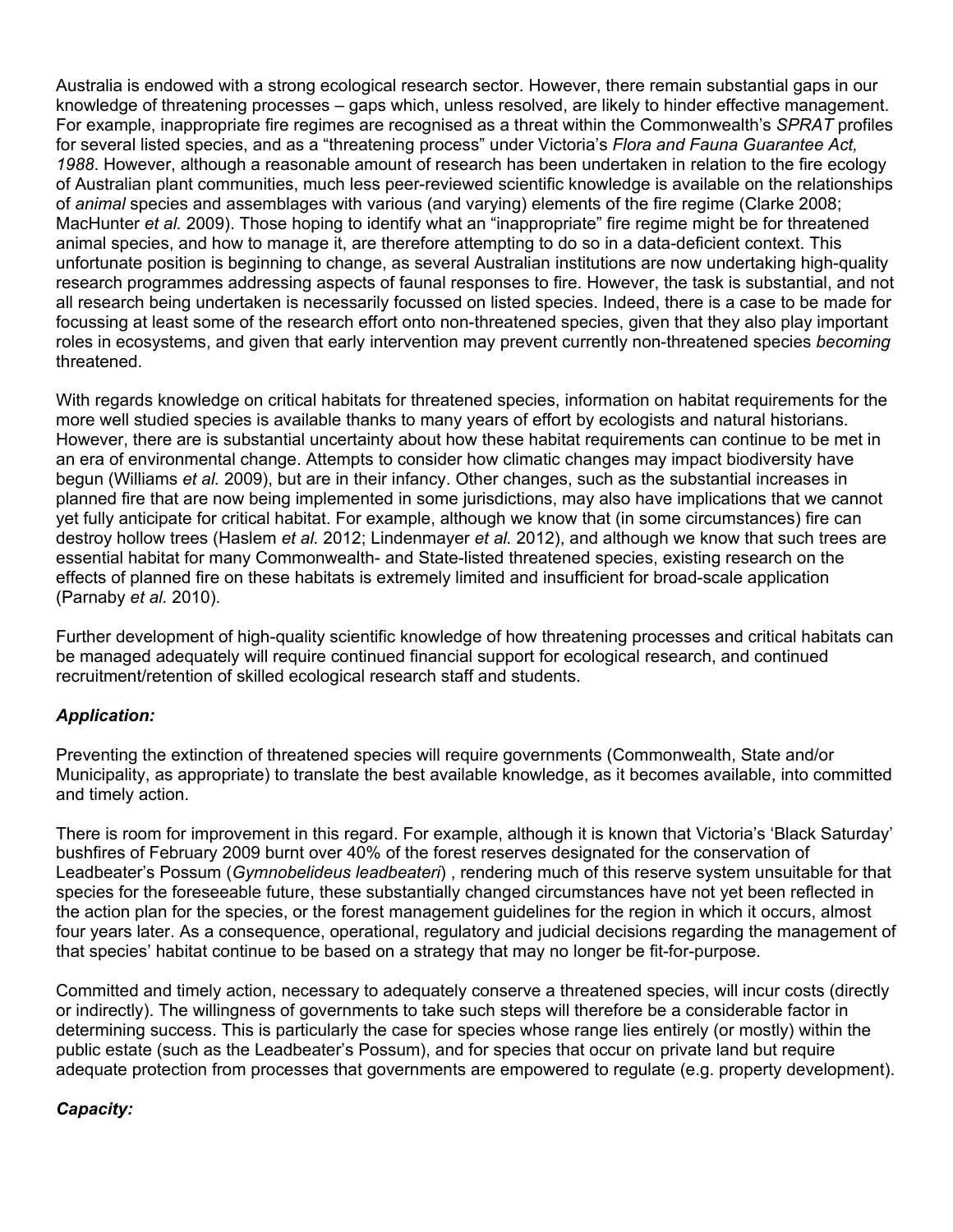My experience with staff from various conservation-related governmental agencies has been overwhelmingly positive. I feel assured that the staff of those agencies are highly skilled, and enthusiastically committed to the task at hand. It is highly unfortunate that these agencies are currently facing severe financial and personnel pressures, because I feel confident that these agencies could achieve results that Australia could be incredibly proud of, if they were to remain well-resourced and well-staffed. Undertaking necessary management actions and regulatory processes will require governments to retain skilled staff (under manageable workloads) and provide adequate operational funding.

# **REGULATORY AND FUNDING ARRANGEMENTS:**

## *Regulation*

Senators will be fully aware that environmental regulation in Australia currently takes an almost 'bicameral' form, with the involvement of both Commonwealth and State, and that there has been discussion of replacing that arrangement with one in which States assume greater responsibility for a streamlined regulatory process. Although I understand the desire to improve the efficiency of bureaucratic processes, I share the concerns held by some that replacing the 'bicameral' system will remove an important check and balance within the system. It is not my intention here to disparage either the Commonwealth or State side of the current regulatory framework- I merely wish to suggest that good environmental decision-making probably benefits from the input of *both* tiers of government (Just as good decision-making in Parliament benefits from the input of both Senate and House).

## *Funding*

The need to provide adequate funding for conservation management, and relevant ecological research, has already been alluded to. Field research and conservation can be very costly in Australia, even where extensive use is made of volunteers. Much of this cost arises as a function of geography: where species occur in remote, rugged areas, the vehicle costs alone can be substantial. My own experience suggests that even in comparatively accessible areas, such as Victoria's Otway Ranges, the need to make extensive use of 4-wheeldrive vehicles creates a substantial financial impost upon operating budgets. Numerous listed species, such as the Lord Howe Island stick insect (*Dryococelus australis*) and the Mala *(Lagorchestes hirsutus,* a small marsupuial also known as the Rufous hare-wallaby), exist in locations that are considerably more remote than the Otways!

Survey work (either for research or for the purposes of monitoring population trends), and practical actions to manage habitats and control threats, will therefore always carry some irreducible costs – if those activities are to be conducted at all. It would be a mistake to think that budgets for field conservation and ecological research can be reduced without affecting front line delivery.

## **LISTING PROCESSES:**

It would be remiss for an ecologist currently research invertebrates (animals without backbones, e.g., insects, spiders, shellfish, corals) to fail to note that invertebrate species are disproportionately under-represented on the threatened species lists. The Australian Museum suggests that insects account for approximately 75% of all animal species (Australian Museum and Britton 2009), and yet they do not form a similar proportion of listed animal species: of animals recognised as "Endangered" under Commonwealth legislation, 126 are vertebrates (mammals, birds, reptiles, amphibians and fish) and only 17 are "other" (invertebrate) animals.

Although some invertebrate species are incredibly common and widespread, many are likely to be subject to similar threats as vertebrates. It is therefore likely that many Australian invertebrate species are threatened in a real sense, but not a legal sense (and therefore unprotected). A clear challenge is that listing processes (understandably) require a certain a degree of information to be available on a species, its distribution and ecology, population trends, etc. For many deserving species this is going to be an insurmountable challenge, especially given that many unique invertebrate life-forms have not yet been given a species name and described scientifically, let alone had their ecology, distribution and population trends evaluated. Invertebrate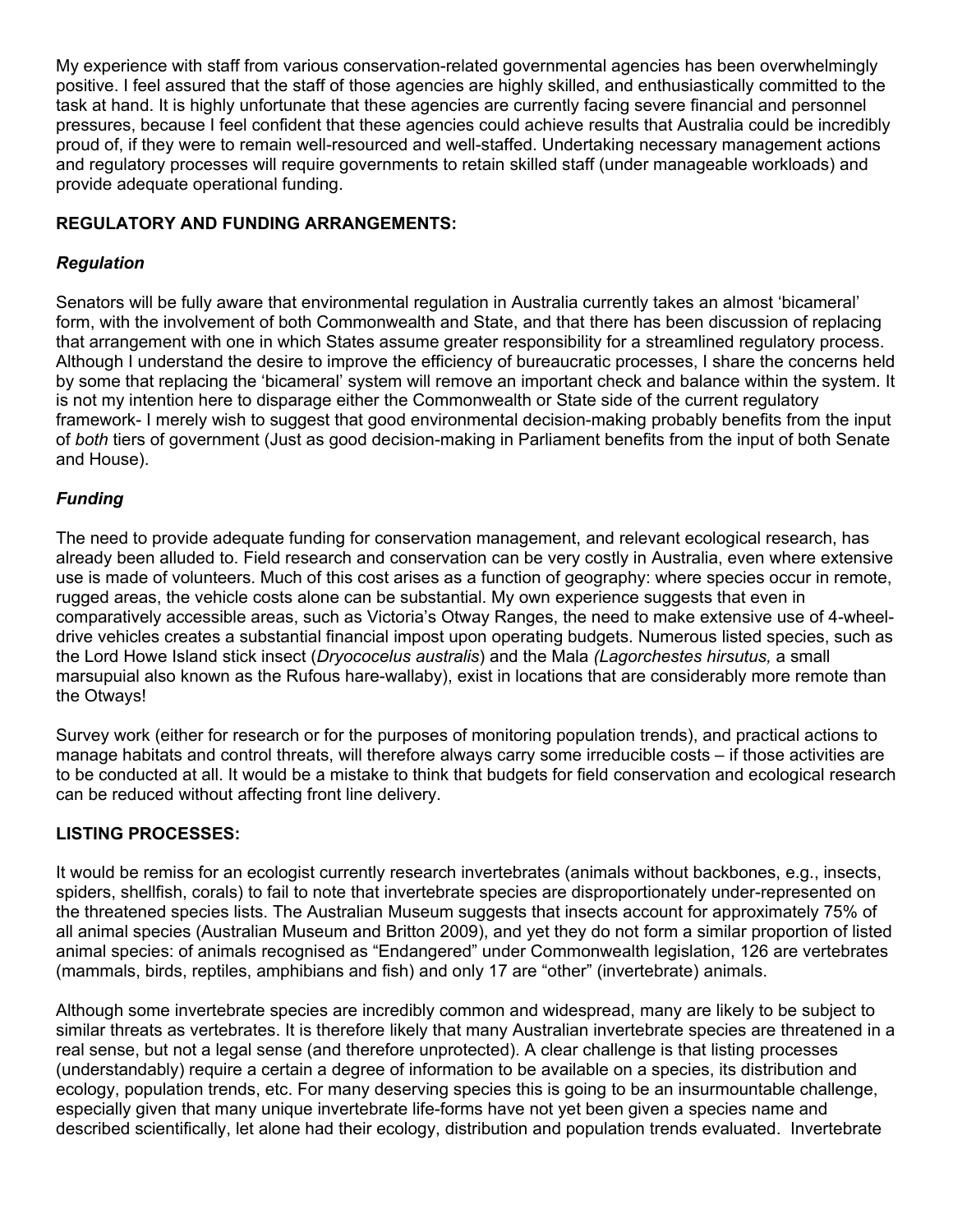biodiversity is so substantial that it is exceedingly improbable that such information will ever be available for all known invertebrate species in Australia.

It is therefore clear that the process of formally recognising some species as "threatened", and leaving all other species without legal protection, while possibly adequate for vertebrates, is wholly inadequate for invertebrates – i.e., for the overwhelming majority of animal species. Senate would do well to consider what legal protections and other government actions may help reduce the risk of losing the countless invertebrate species that may be falling through the gaps of existing biodiversity legislation. Ensuring better protection of a comprehensive and substantial representation of all vegetation types, especially those that are known to support a particularly great diversity of different invertebrate life-forms (e.g. tropical rainforests, coral reefs) may reduce losses a little, although not entirely given that some very localised species may well be missed by the reserve system. Ensuring that within managed landscapes (such as production forests) a proportion of habitat resources that are known to support unique and rich assemblages of invertebrates (e.g. fallen logs) are retained may also help- but again some species may be missed (especially those with very specialised requirements).

The key point to emphasise here is that the listing of species, and the conservation of those listed species, cannot credibly be seen as the only strategy for conserving threatened biodiversity: It is a start, but very far from an adequate end.

[*References on separate page*]

**Andrew Heaver, 14th December 2012**